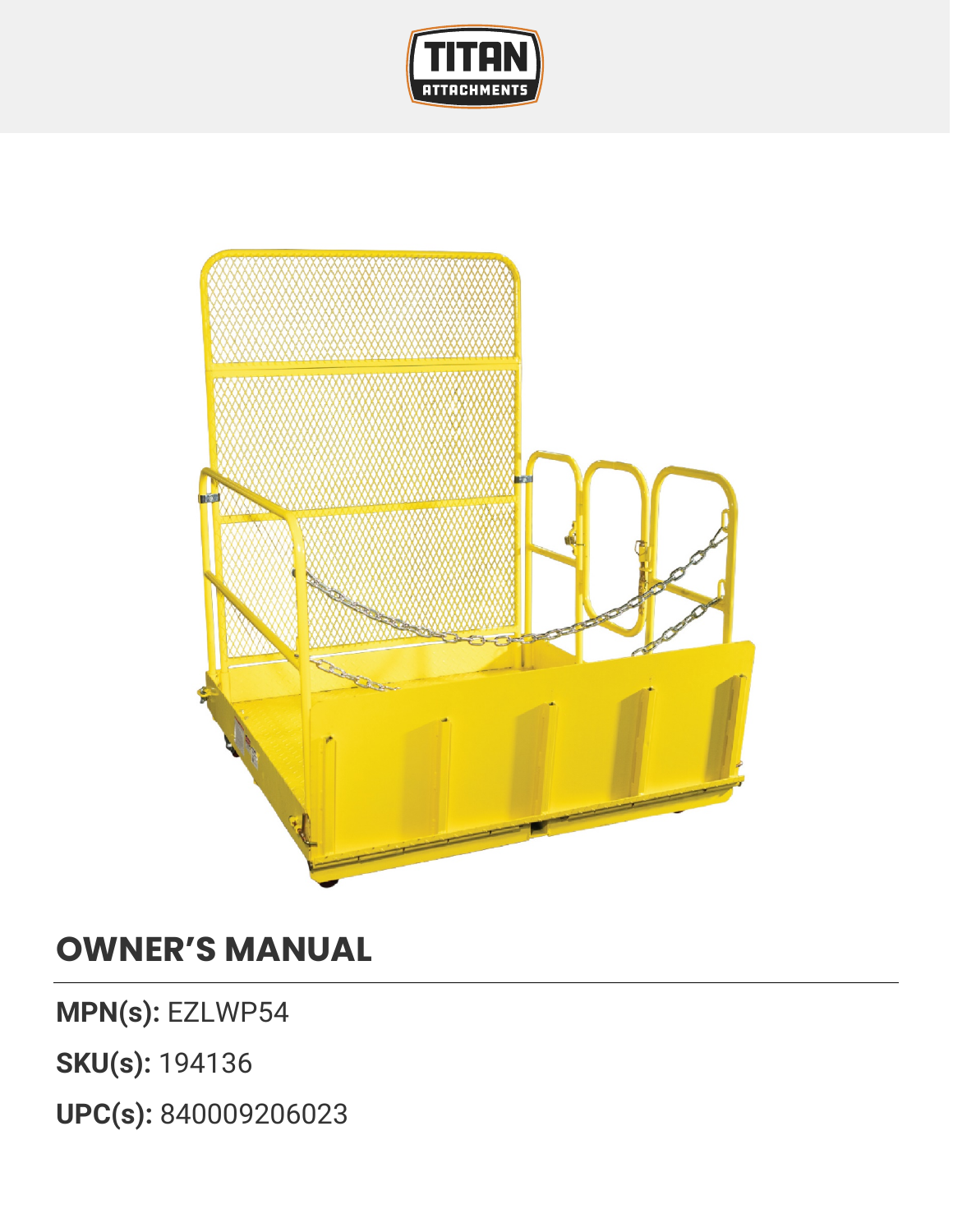## **PARTS DIAGRAM / EXPLODED VIEW**



| <b>KEY</b> | <b>BOX</b>   | <b>DESCRIPTION</b>   | <b>QTY</b>     | <b>KEY</b> | <b>BOX</b>   | <b>DESCRIPTION</b>                   | <b>QTY</b>     |
|------------|--------------|----------------------|----------------|------------|--------------|--------------------------------------|----------------|
| (1)        | $\mathbf{1}$ | <b>WORK PLATFORM</b> | 1              | (15)       | $\mathbf{1}$ | <b>1550MM LENGTH CHAIN</b>           | $\mathbf{1}$   |
| (2)        | $\mathbf{1}$ | <b>RAMP</b>          | $\mathbf{1}$   | (16)       | $\mathbf{1}$ | <b>SHACKLE</b>                       | $\overline{2}$ |
| (3)        | $\mathbf{1}$ | <b>MESH BACK</b>     | $\mathbf{1}$   | (17)       | $\mathbf{1}$ | <b>M10X20 BOLT</b>                   | 16             |
| (4)        | $\mathbf{1}$ | <b>MESH UPPER</b>    | $\mathbf{1}$   | (18)       | $\mathbf{1}$ | <b>CASTER</b>                        | $\overline{2}$ |
| (5)        | $\mathbf{1}$ | <b>SIDE RAILING</b>  | $\mathbf{1}$   | (19)       | $\mathbf{1}$ | <b><i><u>O10 FLAT WASHER</u></i></b> | 16             |
| (6)        | $\mathbf{1}$ | <b>SIDE RAILING</b>  | $\mathbf{1}$   | (20)       | $\mathbf{1}$ | <b>M10 NUT</b>                       | 16             |
| (7)        | $\mathbf{1}$ | <b>SIDE RAILING</b>  | $\mathbf{1}$   | (21)       | $\mathbf{1}$ | <b>CASTER WITH BRAKE</b>             | $\overline{2}$ |
| (8)        | $\mathbf{1}$ | <b>SIDE RAILING</b>  | $\mathbf{1}$   | (22)       | $\mathbf{1}$ | <b>RMAP LOCK HANDLE</b>              | $\overline{2}$ |
| (9)        | $\mathbf{1}$ | <b>LOCK DOOR</b>     | $\mathbf{1}$   | (23)       | $\mathbf{1}$ | <b>PIN</b>                           | $\overline{2}$ |
| (10)       | $\mathbf{1}$ | <b>SPRING</b>        | $\mathbf{1}$   | (24)       | $\mathbf{1}$ | <b>COTTER PIN</b>                    | $\overline{2}$ |
| (11)       | $\mathbf{1}$ | <b>SPRING BLOCK</b>  | $\mathbf{1}$   | (25)       | $\mathbf{1}$ | <b>CHAIN LOCK</b>                    | 4              |
| (12)       | $\mathbf{1}$ | <b>BOLT</b>          | $\overline{2}$ | (26)       | $\mathbf{1}$ | <b>1350MM LENGTH CHAIN</b>           | $2^{1}$        |
| (13)       | $\mathbf{1}$ | <b>M12X70 BOLT</b>   | $\overline{2}$ | (27)       | $\mathbf{1}$ | <b>CONNECTOR BRACKET</b>             | $\overline{2}$ |
| (14)       | $\mathbf{1}$ | <b>M12 NUT</b>       | $\overline{2}$ |            | $\mathbf{1}$ |                                      |                |